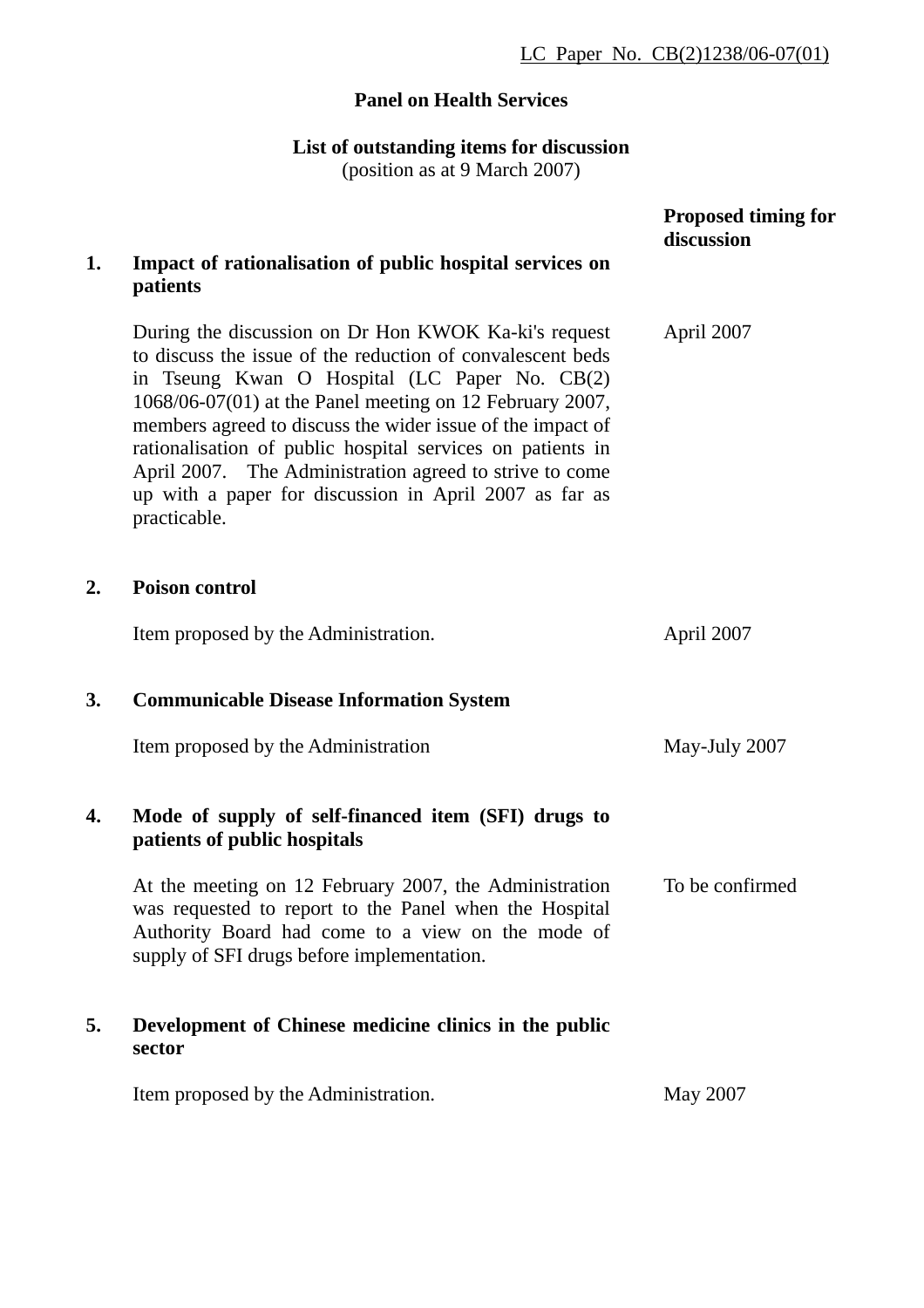## **6. Progress report on registration of Chinese Medicine practitioners**

The item was last discussed by the Panel at the meeting on 13 November 2006. After the meeting, the Panel decided that the issue of providing appropriate assistance to listed Chinese medicine practitioners (CMPs) seeking to obtain registration status be made a standing agenda item for discussion by the Panel every six months.

At the meeting on 12 February 2007, members agreed to follow-up on a referral from Duty Roster Members on the proposal put forward by deputations that the five CMPs represented on the Chinese Medicine Council should not be appointed by the Chief Executive but should be elected by all registered and listed CMPs. The Administration agreed to respond to such a proposal in its report to the Panel on the progress made in providing appropriate assistance to listed CMPs seeking to obtain registration status tentatively scheduled for May 2007.

## **7. Monitoring the effectiveness of the measures taken by the Hospital Authority to address the increased demand for obstetric services in public hospitals by Mainland women**

The item was last discussed by the Panel at the meeting on 8 January 2007. The Administration was requested to report the effectiveness of the new measures taken by Hospital Authority to address the increased demand for its obstetric services to the Panel in three months' time. May - June 2007

## **8 Study on non-tobacco products that share the same trade mark as tobacco products**

Item proposed by the Administration.

At the request of the Bills Committee on Smoking (Public Health) (Amendment) Bill 2005, the Administration undertook to examine the viability of prohibiting the use of tobacco brand name and logo on non-tobacco products.

May - July 2007

May 2007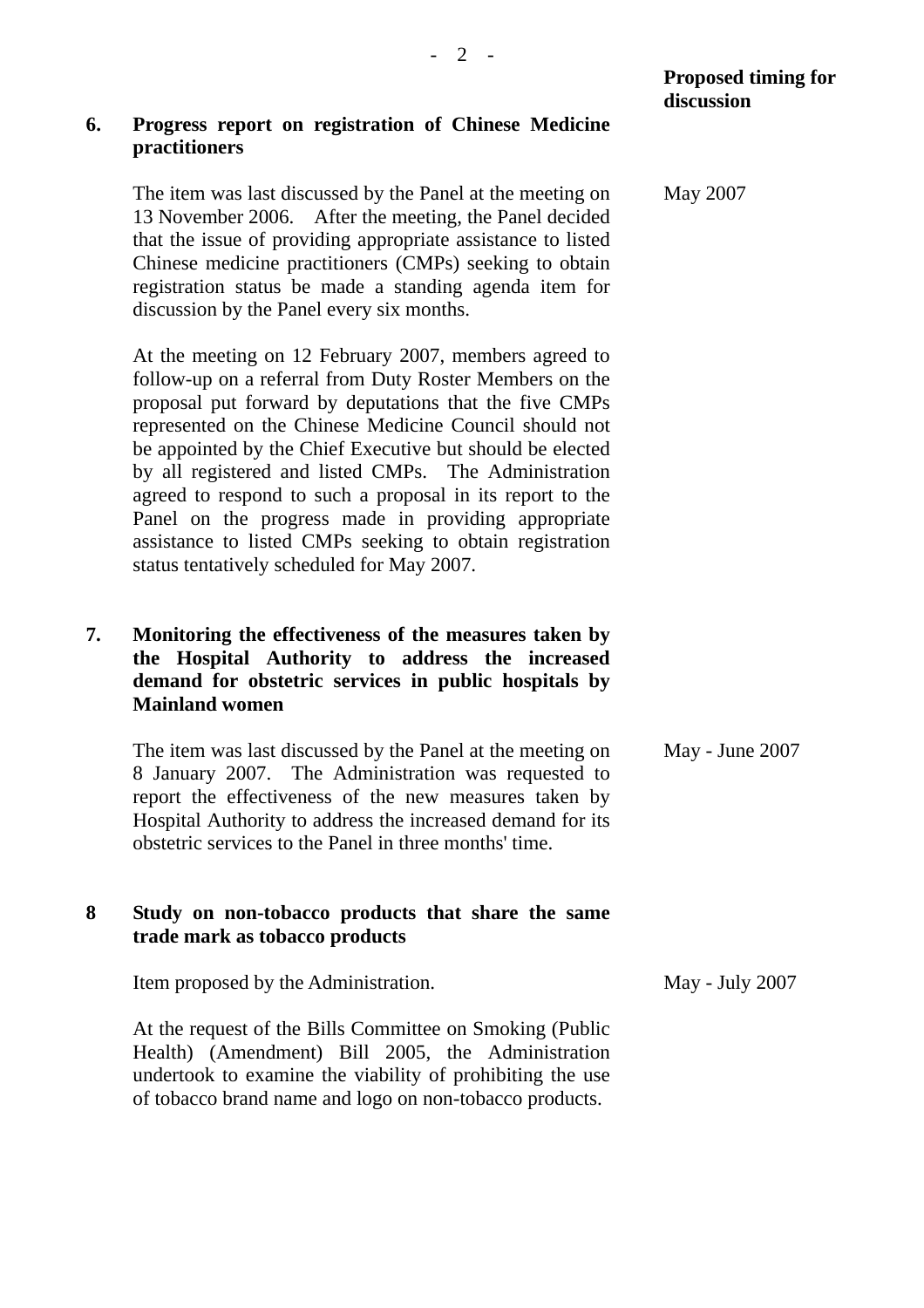|     |                                                                                                                                                                                                                                                                                                                                                                                                                    | <b>Proposed timing for</b><br>discussion |
|-----|--------------------------------------------------------------------------------------------------------------------------------------------------------------------------------------------------------------------------------------------------------------------------------------------------------------------------------------------------------------------------------------------------------------------|------------------------------------------|
| 9.  | <b>Fixed penalty system for smoking offence</b>                                                                                                                                                                                                                                                                                                                                                                    |                                          |
|     | Item proposed by the Administration.                                                                                                                                                                                                                                                                                                                                                                               | May - July 2007                          |
|     | At the request of the Bills Committee on Smoking (Public<br>Health) (Amendment) Bill 2005, the Administration<br>undertook to introduce a fixed penalty system for smoking<br>offence within a period of 18 months after the enactment<br>of the Bill in October 2006.                                                                                                                                             |                                          |
| 10. | <b>Health care financing</b>                                                                                                                                                                                                                                                                                                                                                                                       |                                          |
|     | Item proposed by the Administration.                                                                                                                                                                                                                                                                                                                                                                               | May - July 2007                          |
| 11. | <b>Regulation of medical devices</b>                                                                                                                                                                                                                                                                                                                                                                               |                                          |
|     | Item proposed by the Administration.                                                                                                                                                                                                                                                                                                                                                                               | May - July 2007                          |
|     | At the Panel meeting on 27 April 2006, members agreed to<br>follow up on the implementation timetable for regulation<br>of medical devices, including the use of Hydrophilic<br>Polyacrylamide Gel (PAAG) for breast augmentation.                                                                                                                                                                                 |                                          |
| 12. | Progress report on promoting healthy eating among<br>school children                                                                                                                                                                                                                                                                                                                                               |                                          |
|     | The item was last discussed by the Panel at the meeting on<br>8 January 2007. The Administration was requested to<br>report to the Panel after it had completed an evaluation<br>study of the campaign to promote healthy eating habit<br>among school children at the end of the 2006-2007 school<br>year and to take into account members' views and<br>suggestions in the comprehensive review of the campaign. | Q <sub>2</sub> 2008                      |
| 13. | Regulation of health care personnel not currently<br>subject to statutory registration                                                                                                                                                                                                                                                                                                                             |                                          |
|     | Item proposed by Dr Hon KWOK Ka-ki.                                                                                                                                                                                                                                                                                                                                                                                | To be confirmed                          |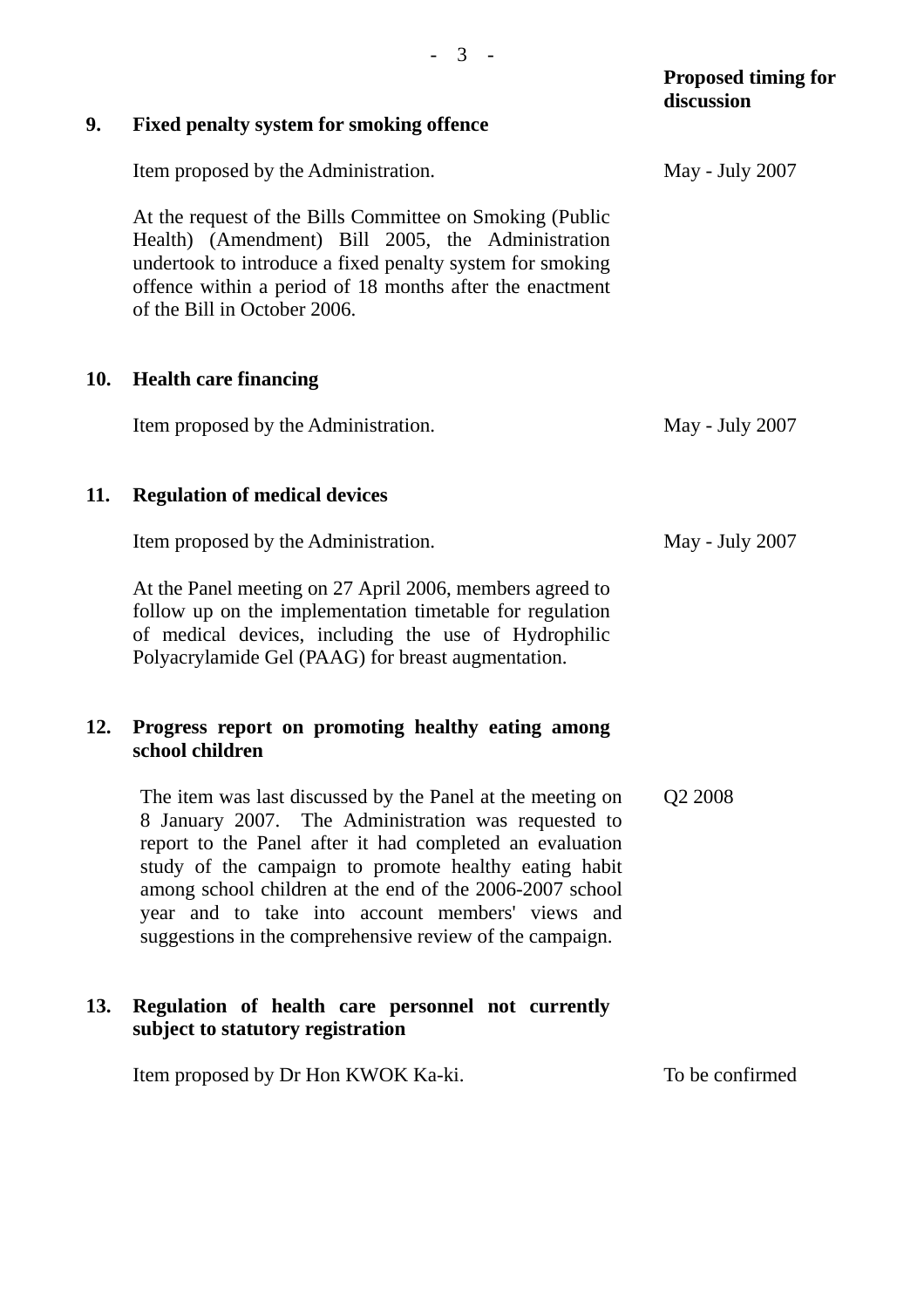|     |                                                                                                                                                                                                                                                                                                                                                                                                            | <b>Proposed timing for</b><br>discussion |
|-----|------------------------------------------------------------------------------------------------------------------------------------------------------------------------------------------------------------------------------------------------------------------------------------------------------------------------------------------------------------------------------------------------------------|------------------------------------------|
| 14. | Separation of prescribing from dispensing of drugs                                                                                                                                                                                                                                                                                                                                                         |                                          |
|     | Item proposed by Dr Hon YEUNG Sum.                                                                                                                                                                                                                                                                                                                                                                         | To be confirmed                          |
|     | The item was last discussed by the Panel at the meeting on<br>28 June 2005, during which the Administration advised<br>that its position was that the matter would require<br>thorough discussion by the stakeholders and the<br>community at large, and the Administration would<br>continue to listen to views and engage the parties<br>concerned in the discussion before deciding the way<br>forward. |                                          |
| 15. | <b>New hospital on Lantau</b>                                                                                                                                                                                                                                                                                                                                                                              |                                          |
|     | Item proposed by the Administration.                                                                                                                                                                                                                                                                                                                                                                       | To be confirmed                          |
| 16. | <b>Health care complaints mechanism</b>                                                                                                                                                                                                                                                                                                                                                                    |                                          |
|     | This item was previously discussed by the Panel in 2002.<br>The Administration undertook to revert on this subject.                                                                                                                                                                                                                                                                                        | To be confirmed                          |
| 17. | <b>Review of Dentists (Registration) Ordinance</b>                                                                                                                                                                                                                                                                                                                                                         |                                          |
|     | Item proposed by the Administration.                                                                                                                                                                                                                                                                                                                                                                       | To be confirmed                          |
| 18. | Enhancing the provision of dental care for the elderly<br>extending school dental care<br>services<br>and<br>to<br>post-primary students                                                                                                                                                                                                                                                                   |                                          |
|     | Item proposed by Dr Hon KWOK Ka-ki.                                                                                                                                                                                                                                                                                                                                                                        | To be confirmed                          |
| 19. | <b>Medical Misadventure Fund</b>                                                                                                                                                                                                                                                                                                                                                                           |                                          |
|     | Item proposed by Hon Albert HO.                                                                                                                                                                                                                                                                                                                                                                            | To be confirmed                          |
| 20. | professional<br>in<br>indemnity insurance<br><b>Increase</b><br>premiums                                                                                                                                                                                                                                                                                                                                   |                                          |

Item proposed by Dr Hon KWOK Ka-ki.

To be confirmed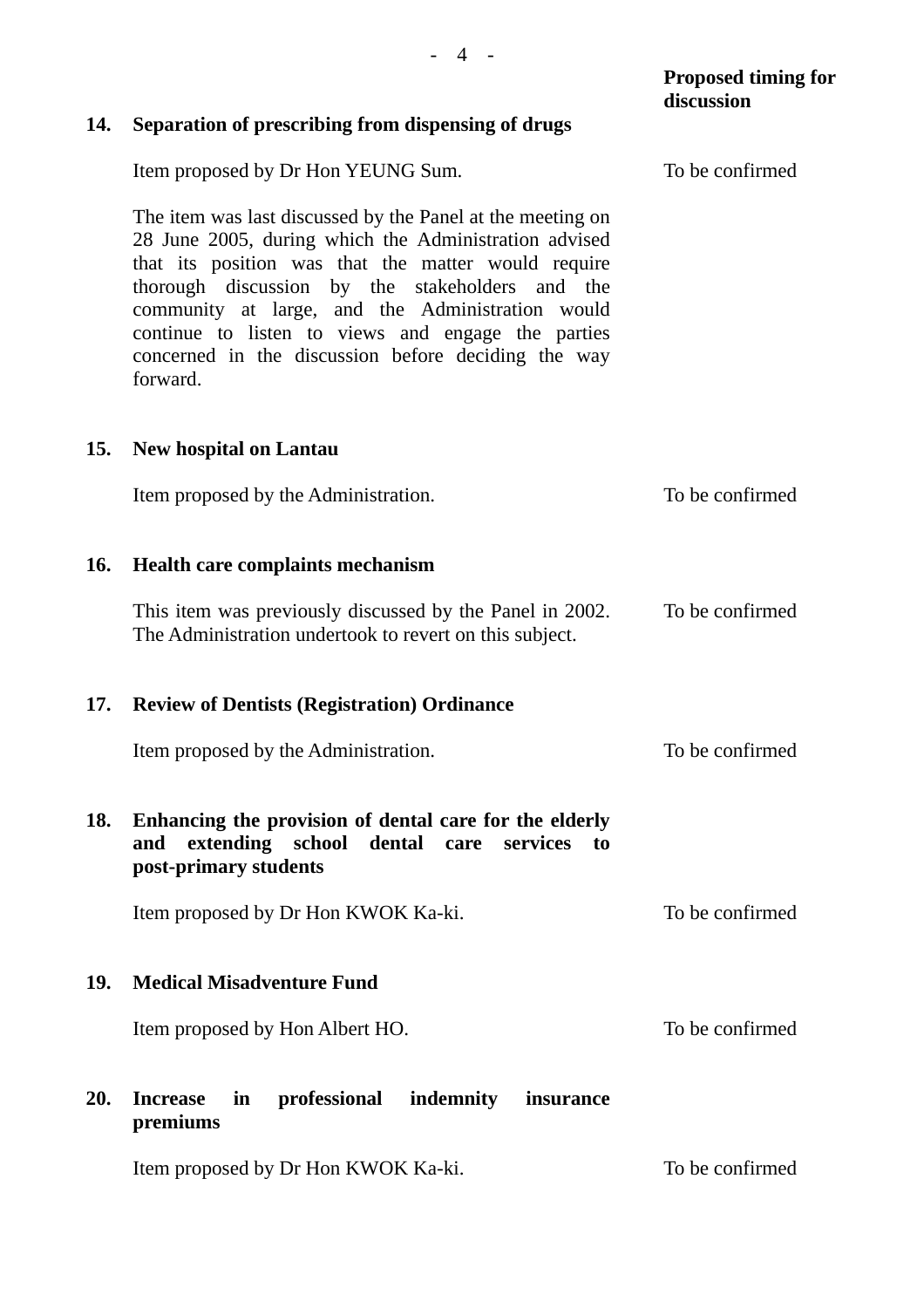|            |                                                                                                                                                         | <b>Proposed timing for</b><br>discussion                                |
|------------|---------------------------------------------------------------------------------------------------------------------------------------------------------|-------------------------------------------------------------------------|
| 21.        | Shortage of medical frontline staff in the Hospital<br><b>Authority</b>                                                                                 |                                                                         |
|            | Referred for follow-up by the Panel at a meeting between<br>Legislative Council Members and Wong Tai Sin District<br>Council members on 6 January 2005. | The Administration<br>will provide a written<br>response in due course. |
| 22.        | <b>Regulation of services provided by beauticians</b>                                                                                                   |                                                                         |
|            | Item proposed by Dr Hon KWOK Ka-ki.                                                                                                                     | To be confirmed                                                         |
| 23.        | Medical practice by unregistered medical practitioners                                                                                                  |                                                                         |
|            | Item proposed by Dr Hon KWOK Ka-ki.                                                                                                                     | To be confirmed                                                         |
| 24.        | <b>Shortage of nurses</b>                                                                                                                               |                                                                         |
|            | Item proposed by Dr Hon KWOK Ka-ki.                                                                                                                     | To be confirmed                                                         |
| 25.        | <b>Expansion</b><br>of private services by the<br><b>Hospital</b><br><b>Authority</b>                                                                   |                                                                         |
|            | Item proposed by Hon Andrew CHENG.                                                                                                                      | To be confirmed                                                         |
| <b>26.</b> | Report on "Substitute decision-making and advance<br>directives in relation to medical treatment"                                                       |                                                                         |
|            | The above report was published by the Law Reform<br>Commission of Hong Kong in August 2006.                                                             | To be confirmed                                                         |
| 27.        | Mental health services in public hospitals                                                                                                              |                                                                         |
|            | Item proposed by Dr Hon KWOK Ka-ki.                                                                                                                     | To be confirmed                                                         |
| 28.        | Review of fee waiver mechanism for public hospital fees<br>and charges                                                                                  |                                                                         |
|            | Referred for follow-up by Duty Roster Members following<br>their meeting with a deputation on 22 November 2006.                                         | To be confirmed                                                         |